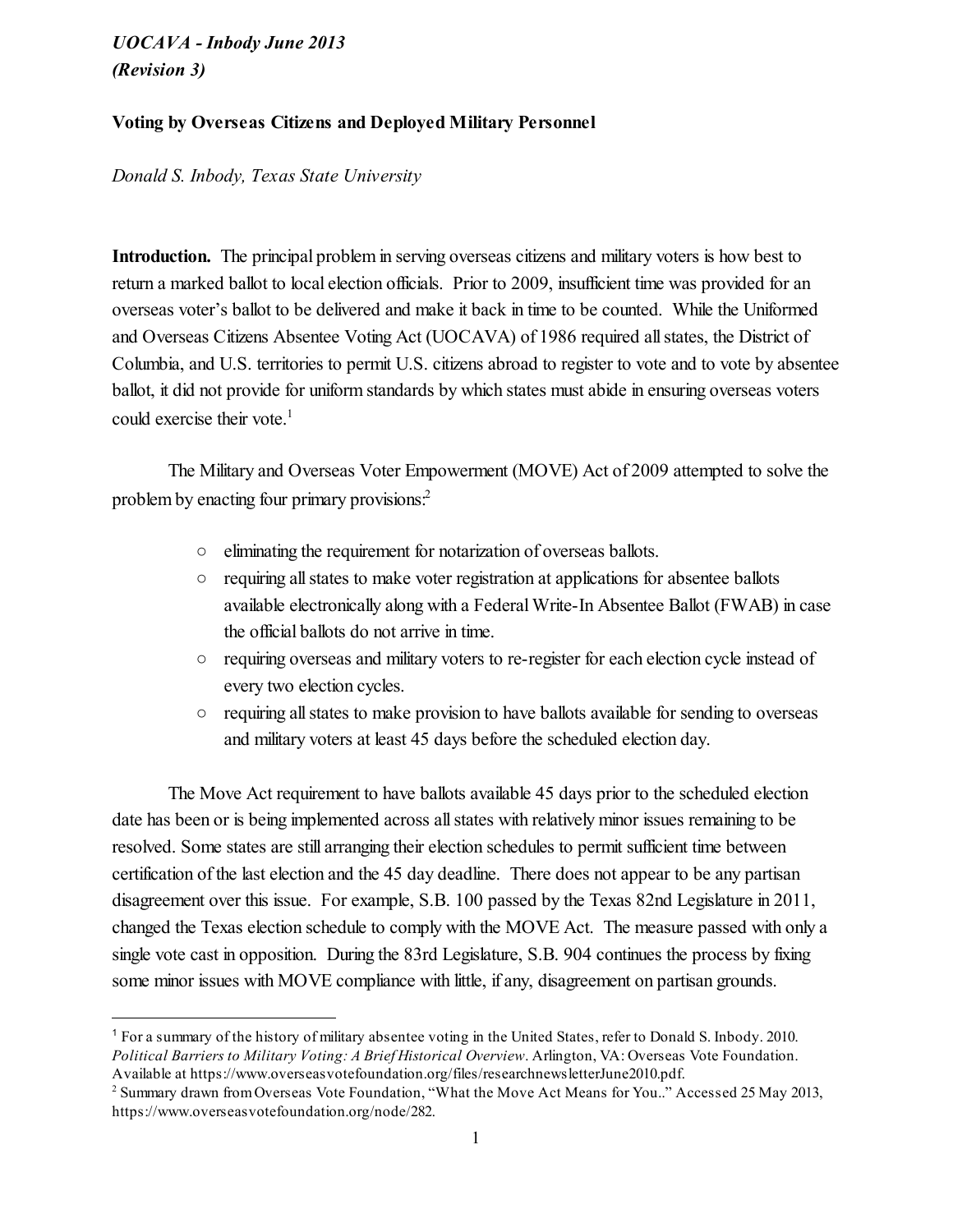In general, delivery of the blank ballot to the voter has been solved. Most states permit electronic transmission, including fax or email, of a blank ballot to the overseas voter. A recent survey of overseas voters indicates increasing satisfaction with and use ofsuch means of obtaining the blank ballot (Murray & Smith 2013; OVF 2013). About half of 2012 UOCAVA ballots were transmitted electronically.

Return of the marked ballot is the real problem that requires further work to enhance the convenience and speed. Many ballots returned from overseas or military voters are rejected for late arrival, lack of signature, or other administrative errors. Anecdotal evidence indicates that voters using the electronically provided blank ballot are often confused by the instructions. Local election officials report receiving returned ballots in various non-standard forms. Ballots returned in such condition increase the likelihood of error in transcribing the ballot for submission for counting.

A related problem that has not been solved is how best to instruct overseas and military voters how to process the ballot and return it properly to the appropriate election jurisdiction in a timely manner. Additionally, the exceptionally low turnout rate by overseas voters is a problem that will likely require study beyond this report.

Observations. Review of data collected by the U.S. Election Assistance Commission, the Overseas Vote Foundation, and others reveals a low rate of ballots being returned from overseas or military voters in mid-term elections (about one third) with higher return rates (about two-thirds) during presidential elections. That pattern resembles typical behavior by voters in the general population.

Complete data for the 2012 election are not yet available, but preliminary analysis indicates a higher rate of ballot return in 2012 than in previous years. The proportion of ballots rejected for any reason is decreasing, perhaps indicating some familiarity with the process by the overseas voter. Table 1 below shows data for the general elections beginning with 2006 through 2012.

#### (Table 1 here)

*Ballot Delivery/Transmission.* Getting blank ballots to overseas non-military voters is not a serious problem. Mail can usually deliver a ballot in under a week and in most cases in just a few days. There does appear to be a problem with delivery of mail to military personnel deployed outside the United States and particularly those stationed in hostile fire zone. The U.S. Postal Service Administration has demonstrated that it can routinely deliver mailfrom the United States to Bagram Air Force Base in Afghanistan in four days. However, the Military Postal Service Administration is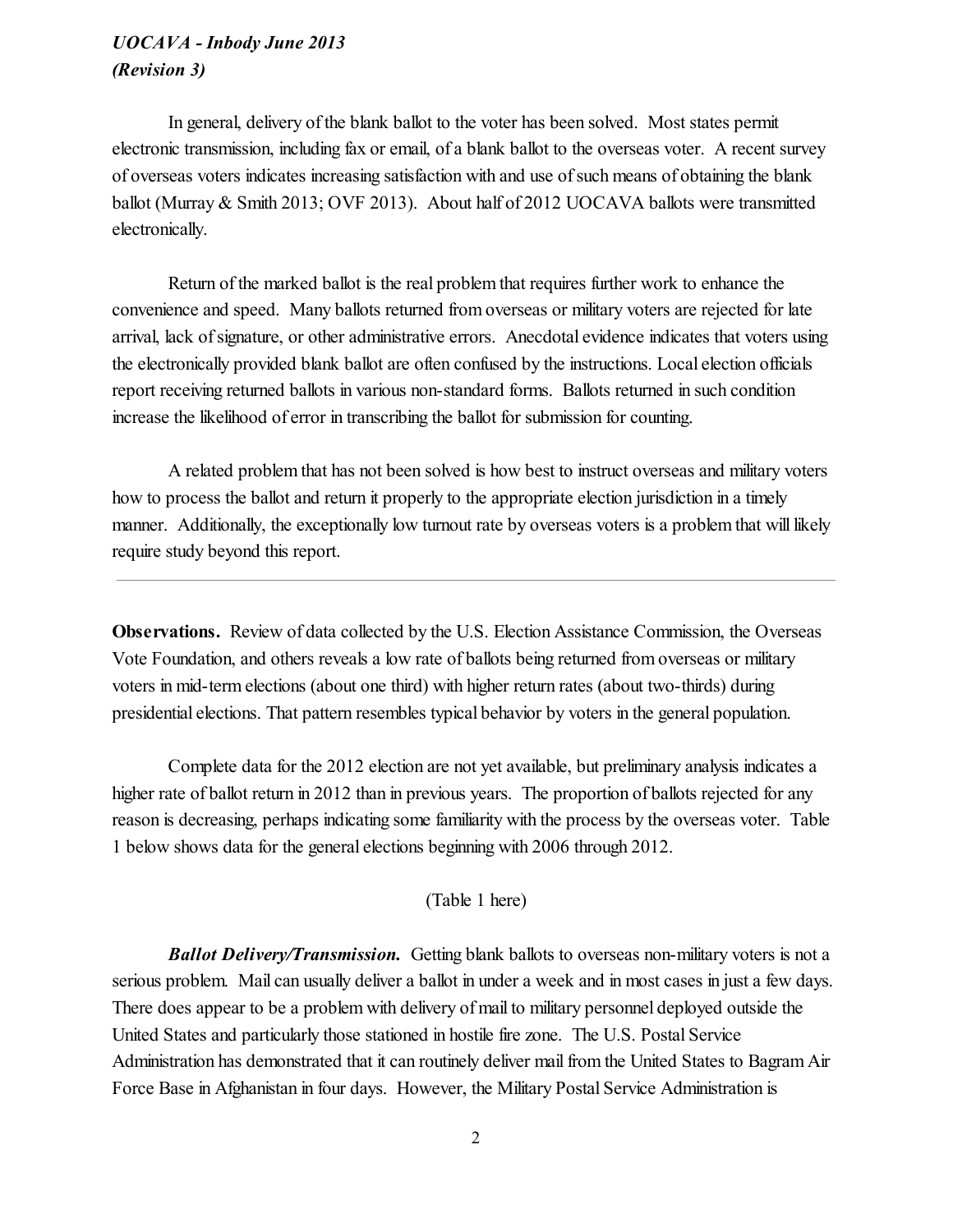reported to have difficulty in forwarding mail in a timely manner to Army soldiers, particularly if the soldier is in the field or has been restationed recently.<sup>3</sup>

Transmission of blank ballots to overseas and military voters by electronic means has been generally accepted as appropriate and reasonably secure. Most states permit such delivery now and all are in various stages of implementing it. There is wide variance in methodology, however, and some study is necessary to discover whether there are significant differences in accuracy, convenience, and security. A promising technology is an active pdf file that, once completed by the voter, converts the votes cast into a barcode that can be scanned at the local election office.

*Ballot Return.* In general, non-military overseas voters return their absentee ballots at a higher rate than do military personnel. While the rates for the 2012 general election are not yet available, this pattern has been consistent over the past several elections. The difference may be explained by the fundamental differences in the two populations.

In general, the non-military overseas citizen is older than the military population.<sup>4</sup> Additionally, the overseas citizen is likely more stable in terms of living location and having access to the usual communications means. Military personnel are younger and more likely to be in locations without convenient work spaces and communications. Military personnel are also more likely to be moved between installations, thus increasing instability.

The most common reason for rejection of UOCAVA ballots is late arrival. However, states are not consistent in how they handle late arriving ballots. For example, Texas permits ballots mailed from overseas addresses to be accepted up to 5 days following election day while Florida permits them to be accepted up to 10 days after the election. Minnesota does not permit any late arriving ballots to be counted. Consistency among states will help military voter assistance offices to provide consistent information to deployed military personnel.

Election administrators interviewed for this study were generally of the opinion that ballots returned from overseas should be accepted as valid as long as there is reasonable evidence that they were actually mailed from overseas and were received in the election office within some reasonable time after the election. Most believed that accepting the ballot after the actual election date was reasonable

<sup>&</sup>lt;sup>3</sup> The Texas Director of Elections mentioned that he heard many stories from his Army sources expressing dissatisfaction with the ability of the Military Postal System(MPS) to deliver mail to Army personnel in Afghanistan. He had no information about MPS efficiency for the other services or to places other than in Afghanistan. 4 In 2010, about 52.7 percent of the U.S. population was 35 years of age or older. The non-military overseas

population is likely similar. In contrast, only 19.7 percent of active duty military personnel are over the age of 36. Additionally, only 14.7 percent of enlisted personnel are over the age of 36.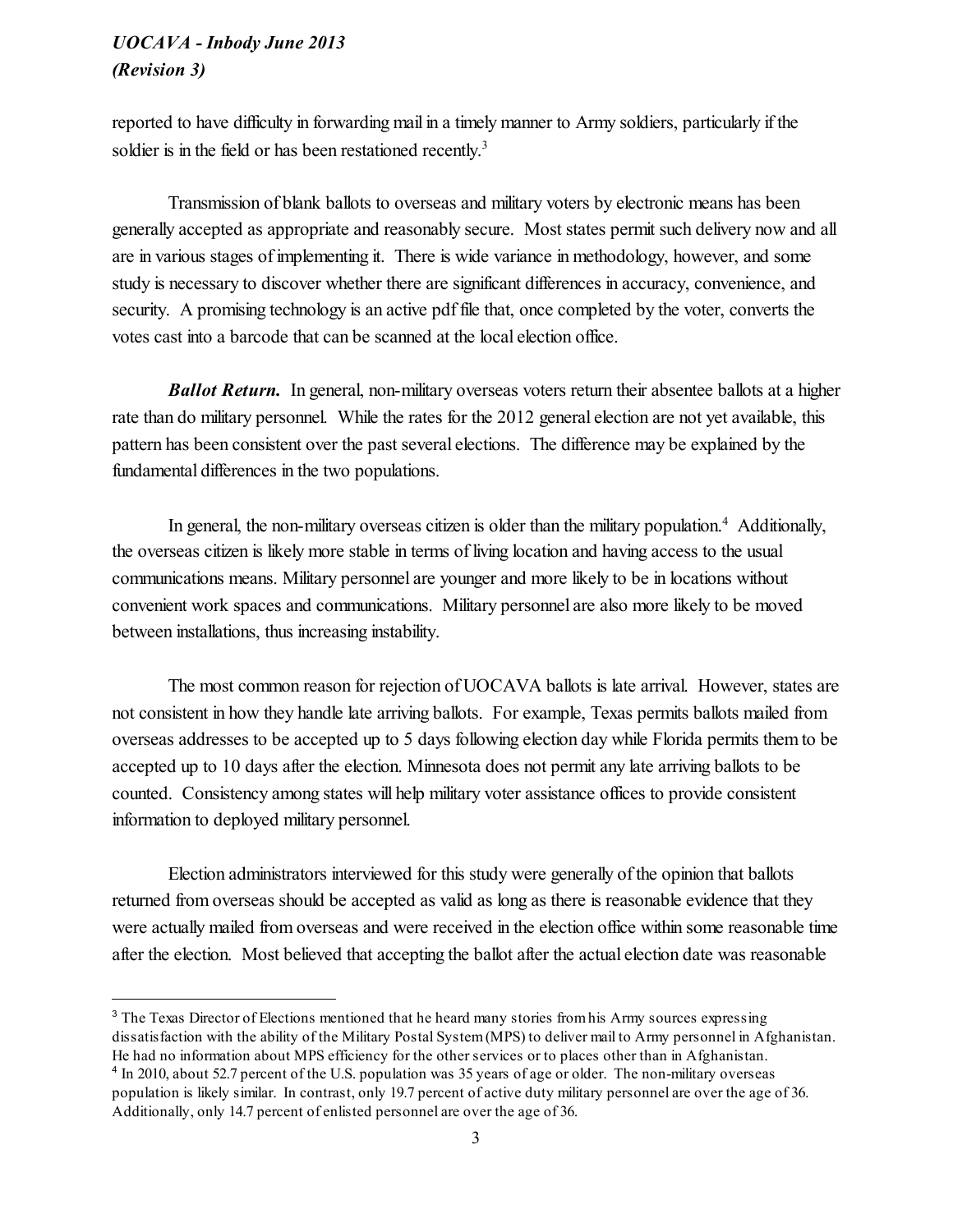as long as it was likely that the ballot was actually completed prior to the election deadline. Additionally, many returned ballots have other tracking information attached that would permit the local election official to easily determine when the ballot was mailed.

Assisting military personnel in remote locations to return ballots by electronic means has been adopted by nearly half of the states. Other states are resistant to this means, largely on security grounds - both security of the ballot as well as attempting to preserve the secret ballot concept. However, states are increasingly recognizing that military personnel pose a special case for returning of a ballot.

In Texas, H.B. 1129 (2013) permits voters who are members of the armed forces on active duty and currently eligible for hostile fire pay to return an absentee ballot by email. The Texas Secretary of State is directed to conduct a one-county pilot program and report back to the legislature by January 1, 2015. Under this pilot program, the selected voters would be able to complete the ballot and the voter signature form, scan them, and return them to the local election official by email. The Secretary of State will determine some means of ensuring the identity of the voter such as copies of the common access card (CAC) and the voter's military email address.

UOCAVA ballots, as well as absentee ballots in general, are handled differently than are ballots cast in the local precinct. Since most states use specially designed forms that can be scanned to retrieve the voter's data, the UOCAVA and absentee ballot information must be transcribed from the mailed paper to the appropriate form. Absentee ballot boards, usually consisting of at least two people and party observers, take each ballot and hand-transcribe the information onto the official form. This opens the increased likelihood of human error. Under most circumstances, states require local election officials to wait until at least election day before permitting the absentee ballot board from opening and beginning processing.

Many local election officials are recommending that preprocessing of such ballots be permitted. By permitting pre-processing, absentee ballots can be prepared in a more systematic, less time constrained manner and will be less likely to incur human error. This process could begin as early as when the ballot arrives, or some other pre-set day prior to election day. In the case of ballots that are received without a security envelope, many local election officials go ahead and pre-process the ballot, anyway. Interviews with state election directors indicate they are generally in favor of such actions and do not discourage their local election officials.

A minor issue that hampers even the method above is the variance in printers and paper sizes. Most U.S. forms are prepared assuming standard letter  $8\frac{1}{2} \times 11$  inch paper. However, many overseas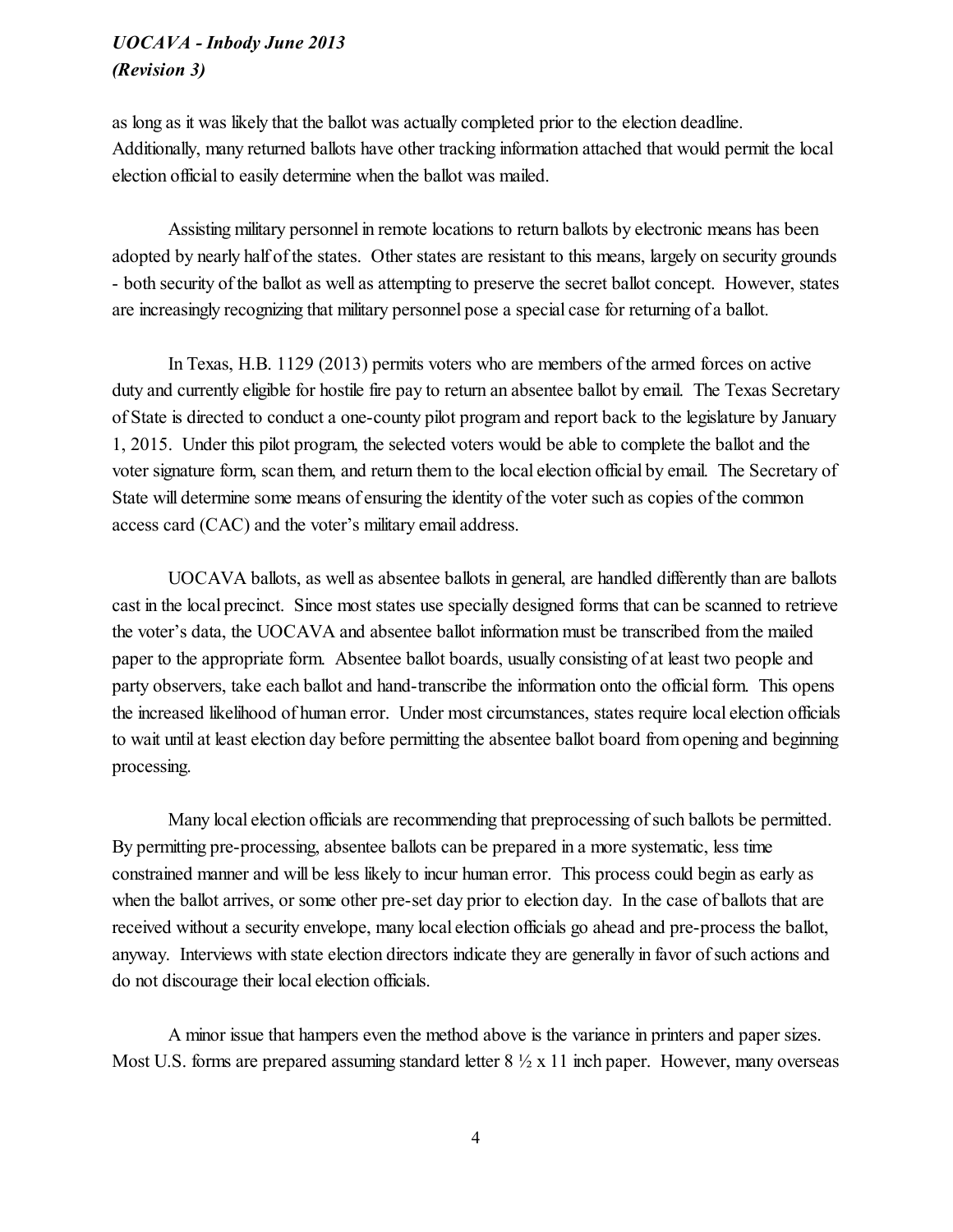locations use A4 paper  $(8.27 \text{ in x } 11.7 \text{ in.})^5$ . This seemingly minor variation in paper size often results in some material at the bottom of pages being cut off in the copying process. In many cases, the paper size issue was enough to cause barcodes to be cut off and thus unavailable for machine scanning of the submitted ballot.

The best answer, however, is to adopt technology that reduces the cast ballot to a barcode that can be easily scanned by the local election official. Such technology will substantially reduce the likelihood of human error in data transcription to a local ballot.

*Ballot Rejection.* Other than UOCAVA ballots being returned as undeliverable due to bad addresses (about one third), the principal reason for rejection of a returned ballot submitted for counting is missing the state deadline. In 2010 about one third of allrejected ballots were set aside for this reason, down from 43 percent in 2008. The second most common reason for rejection was a problem with the voter signature, either no signature, an incorrect signature, or the signature did not match the one on the FPCA or registration certificate. In 2010 about seven percent were rejected for this reason, down from nearly 11 percent in 2008. Additionally, a small number are rejected due to lack of a postmark. See Table 2 below.

#### (Table 2 here)

*Federal Write-in Absentee Ballot.* Evidence indicates substantial confusion among military and overseas voters about how to use the Federal Write-in Absentee Ballot (FWAB). FWABs submitted for counting at local election offices are rejected about ¼ of the time. The usual reason they are rejected is that no FPCA exists - in other words, the voter did not register to vote. It appears that many voters assume that the FWAB is a ballot that can be submitted at a late date as an emergency ballot. While some states use the FWAB as both a registration and voting instrument, most do not.

*Partisan Issues.* There is no credible evidence to suggest that partisan politics has interfered with the enfranchisement of overseas and military voters. Indeed, considerable evidence indicates that state legislatures and election administrators are bending over backward to ensure that all UOCAVA votes are counted. The only pressure on local election administrators is a general urging, largely by military voting special interest groups, to ensure that ballots are made available to overseas military voters as required by federal election law. The only issue brought up by election administrators were queries by political parties to obtain lists of overseas and military voters. Those requests are refused as such data is generally protected by state law.

 $5$  A4 paper standard is 210 mm x 297 mm.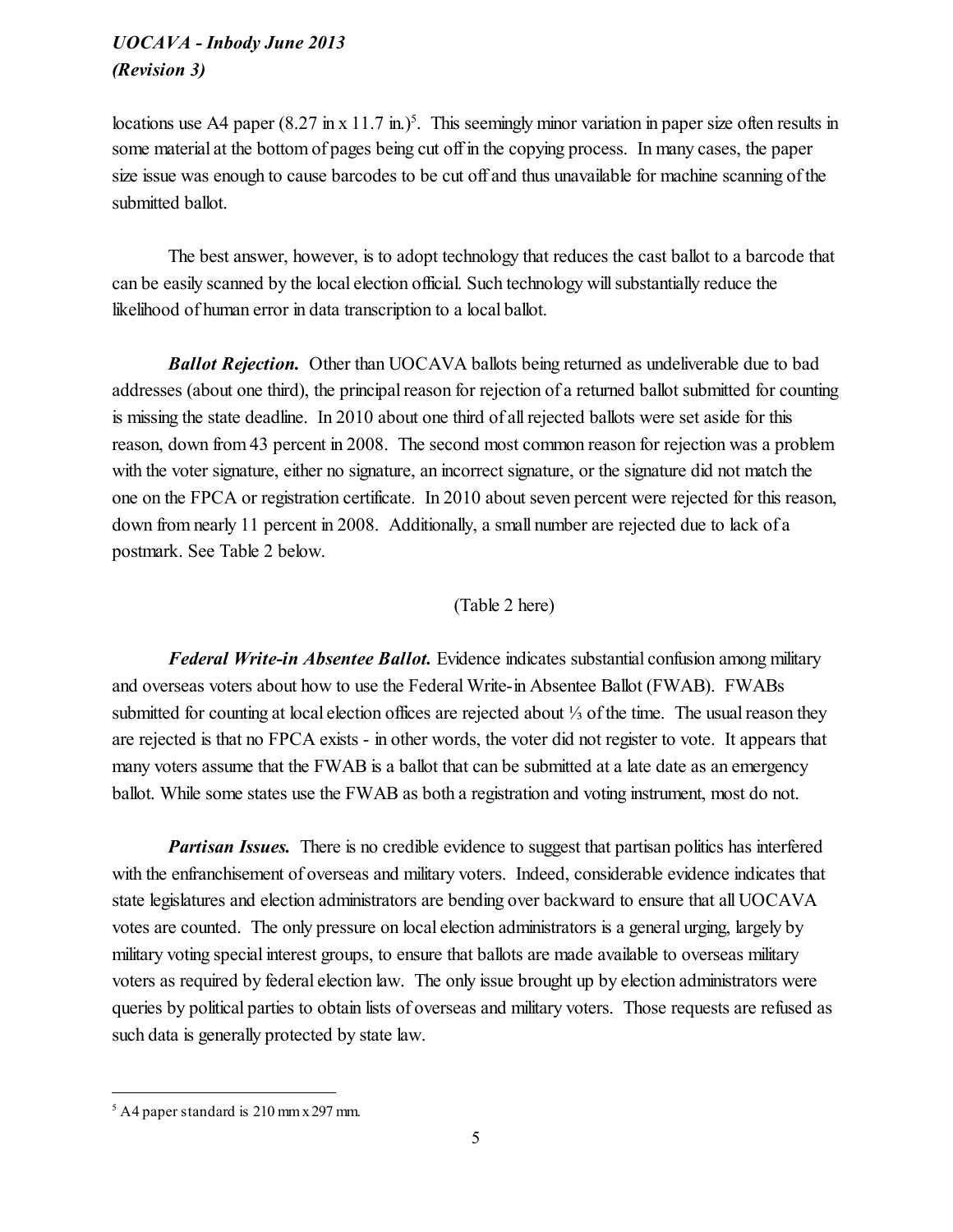*Voter Efficacy:* A core problem with low participation is related to the age of most military personnel. About 65 percent of all active duty military personnel are under the age of 30 (DOD 2012). About 77 percent of active duty enlisted personnel are under the age of 30.<sup>6</sup> The 18-29 year-old age group is demonstrated to have the lowest probability of voting. Any efforts to increase the likelihood of military personnel to vote must take the general low political efficacy of this age group into account. However, recent research has revealed that military personnel in this age group may have a higher political efficacy than do civilians in the same age group (Inbody 2009).

*Military Voting Assistance Offices.* The Move Act required the Department of Defense to establish military voter assistance offices at all military installations. While this was accomplished in many cases, the DOD Inspector General reported that the system was not fully functional in time for the 2012 general election. Congress did not provide additional funding for the offices, and as a result, many were underfunded or not established at all. The DOD Inspector General questioned whether offices on military bases was the best way to reach military voters. "The biggest population segment in the military are 18 to 25-year-olds, who have the lowest voting turnout. Placing [voting-assistance offices] on all geographically separated installations worldwide may not be the most effective way to reach that age group." The DOD IG recommended that the Federal Voting Assistance Program (FVAP) develop a legislative proposal to request relief from the MOVE Act. FVAP recommends a program that invested in "intuitive, easy-to-use web-based tools..." rather than voting assistance offices as a means that could increase effectiveness and reduce cost (DOD IG 2012).

The DOD IG followed up with a second report in April 2013 and found that the services had established voting assistance offices and had staffed them. The report noted outdated regulations and a lack of accommodation for new technological advances. Specifically, they recommended that FVAP enhance their survey tool to ensure a higher response rate in order to ensure they were using correct metrics and collecting adequate data on military voter response (DOD IG 2013).

A principal problem for military voting assistance offices is the wide variation in state election laws. It is difficult for even the most energetic assistance officer to stay up to date on what is required in each state. Local unit collateral duty voting officers are even less likely to fully comprehend the details. Local election officials continually report having to deal with military voters who have received inaccurate information from such sources.

 $6$  Data obtained from the Defense Manpower Data Center report that, in 2011, 43.2 percent of all military personnel are 25 years old or younger. Another 22.8 percent of enlisted personnel are between the ages of 26 and 30. For enlisted personnel only, 49.3 percent are 25 or younger with another 22.8 percent between the ages of 26 and 30.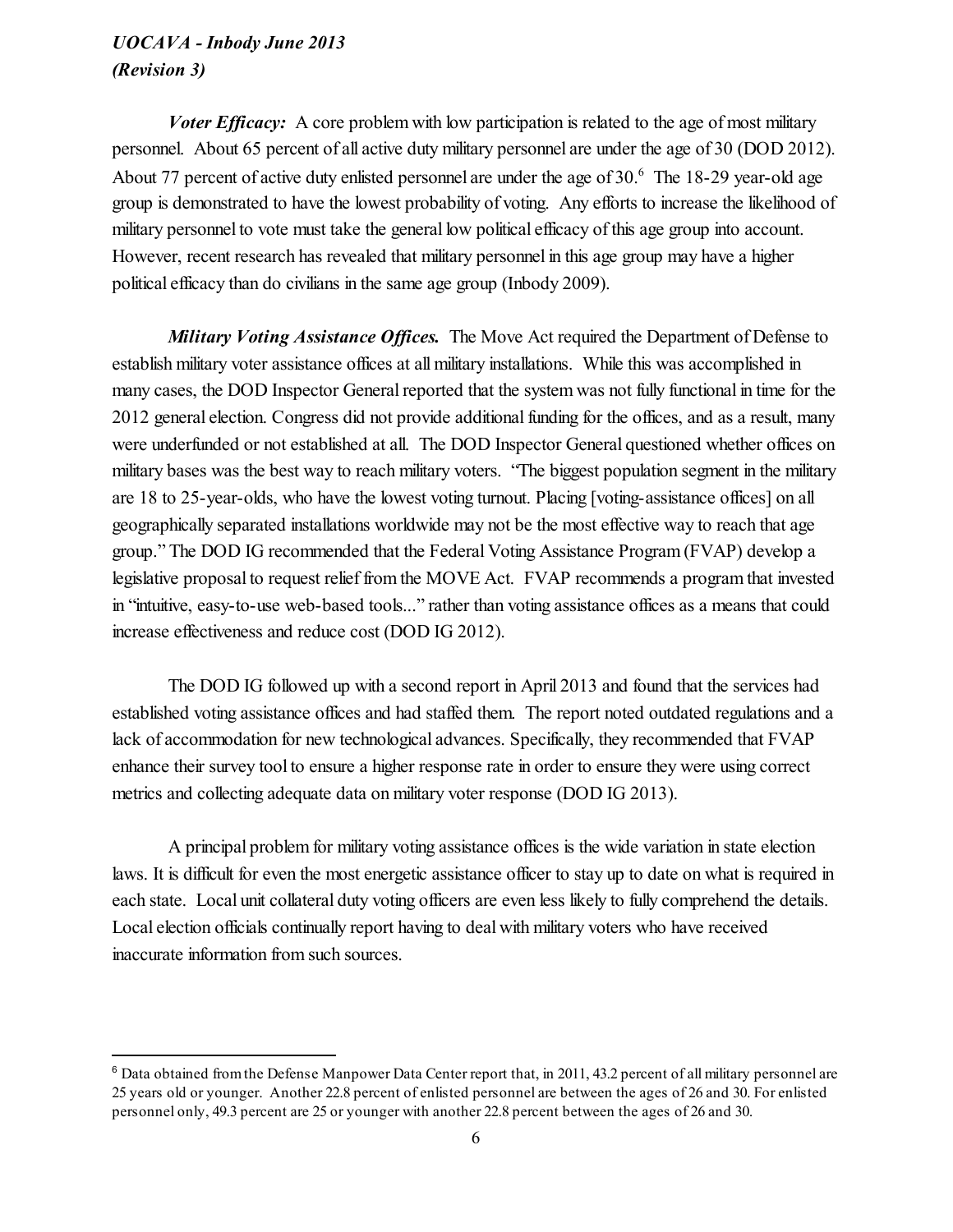### What Works: Best Practices

*1. Electronic Ballot Delivery and Mail Tracking.* States should continue to implement and refine laws to permit transmission of a blank ballot to overseas voters by electronic means to include email. Additionally, efforts by the U.S. and Military Postal Systems to track and speed the transmission and return of ballot material should be further encouraged. This should involve electronic tracking the individual pieces of mail as well as a feedback method for the postalservice to determine which pieces of mail may have not been delivered in a timely manner.

*2. Extended Ballot Receipt Time.* To the extent possible, permitting local election officials to count overseas ballots after election day appears to reduce the rejection rate. Several states have such laws in place, now, but are not consistent.

*3. Electronic ballot return.* Currently, 22 states permit returning overseas ballots by email or fax. This method reduces the turnaround time and increases the likelihood that the ballot will be counted. Additionally, use of technologies that permit the marked ballot to be reduced to a scannable bar code that local election officials can more easily, and more accurately reduces the chance of human error while transcribing the ballot data to their local forms.

*4. Accept Federal Write-in Absentee Ballot as Voter Registration.* severalstates already have laws permitting local election officials to accept the FWAB as a voter registration form, even in cases where no FPCA had been previously filed. Thus, a received, marked FWAB will essentially be accepted as a same-day registration form as well as a submitted ballot.

*5. Extended Ballot Preprocessing Time.* Permitting local election officials to pre-process absentee ballots before the scheduled election day increases accuracy of transcribed absentee ballots. Local election officials report liking the capability. That, along with technologies that eliminate the need to hand transcribe ballots, such as bar codes, are also well-received by local election officials.

*6. Flexibility for Local Election Of icials.* More flexibility for local election officials in counting ballots from overseas citizens and military personnel is a common request. Such flexibility may include permitting them latitude in determination as to whether the ballot in question was actually completed prior to the end of election day. This provides for those cases in which a letter mailed from a military postal service was not postmarked, but may have other tracking data attached. Other flexibility may include permitting secure video conferencing to mark a ballot.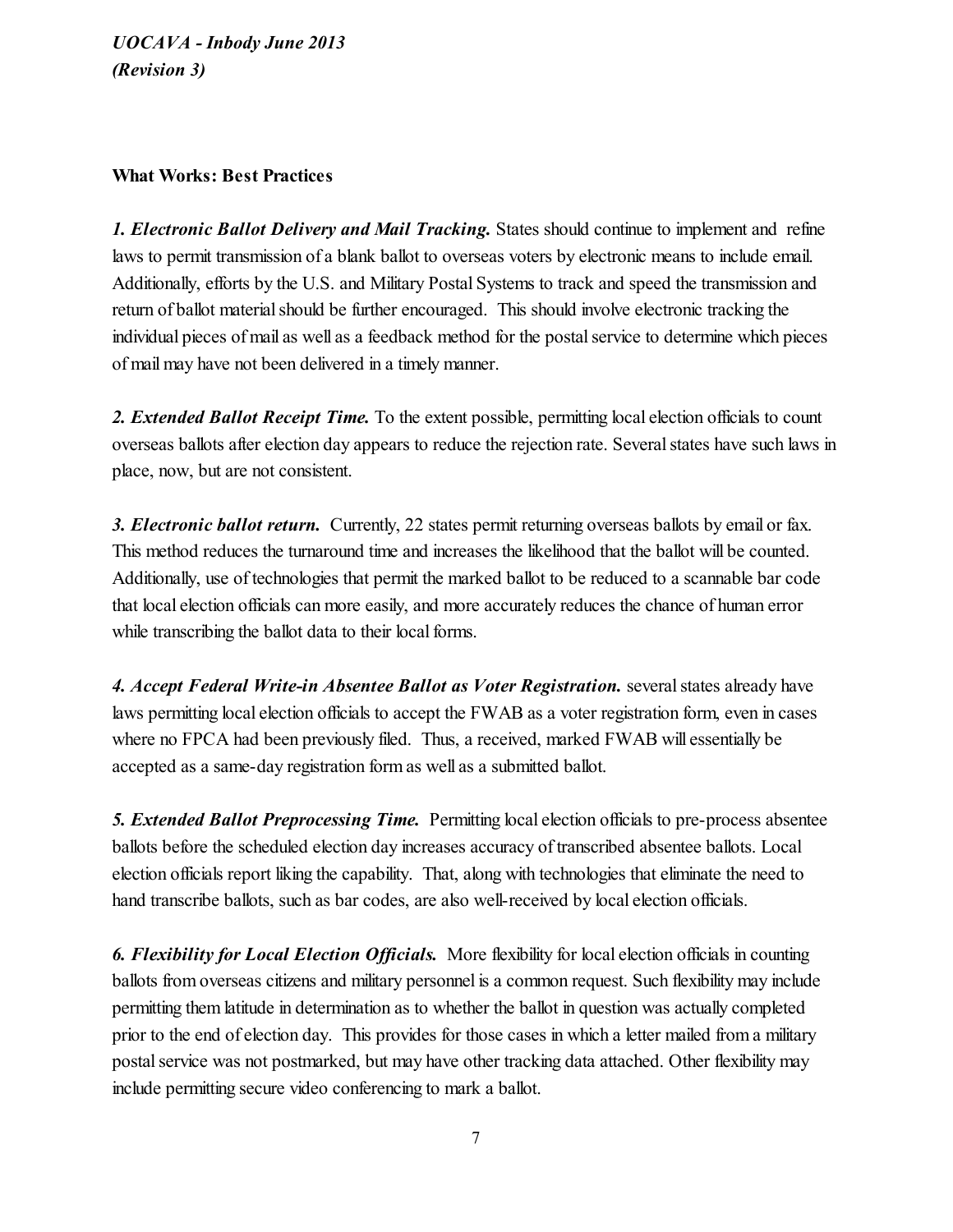*7. Proxy Administration.* Several election officials thought that states should adopt laws permitting, in limited cases, the designation of a proxy to administratively prepare a ballot for military personnel in hostile fire zones or other arduous duty locations where access to normal means of communication may be limited.

*8. Overseas and Military Voter Education.* While currently mandated military voting assistance offices are functioning in the manner envisioned, they may not be the best use of resources. The DOD IG recommends, and evidence would support, a broad effort to establish websites with detailed information for voters on how to access their state voting process and use ofsocial media sites such as Tumblr, Twitter, Facebook, and others.

This effort would include states providing more detailed instructions for overseas and military voters to cast an absentee ballot. Such enhanced instructions should include video examples as well as simplified access via state election websites. For example, in Texas, access to all voting information is available on http://www.votetexas.gov, thus providing a simple URL instead of being buried inside the Secretary of State's website. The site provides an obvious button placed on the homepage for overseas and military voters. Along with such instructions, state election officials should visit military installations within their states to interact with the commanders and voting assistance officers to ensure accurate, comprehensible, and convenient access to instructions and voter education. materials.

#### Data Collection.

Part of the problem in fully understanding the issue of overseas and military voting is the lack of some data. The EAC now collects a substantial volume of data about UOCAVA voting, but more can be done. Specifically, EAC could collect data as to whether UOCAVA ballots transmitted and returned from military personnel are sent to and/or received from an overseas location. Currently, all military UOCAVA ballots are counted together as a single data group. Most local election officials already know that information and it can be collected for future analysis with relative ease.

Additionally, a post-survey validation conducted on the FVAP election survey would determine whether reported voting actually occurred. This will ensure a more accurate reporting of military turnout. This system already exists and has been used with the American National Election Study in past years.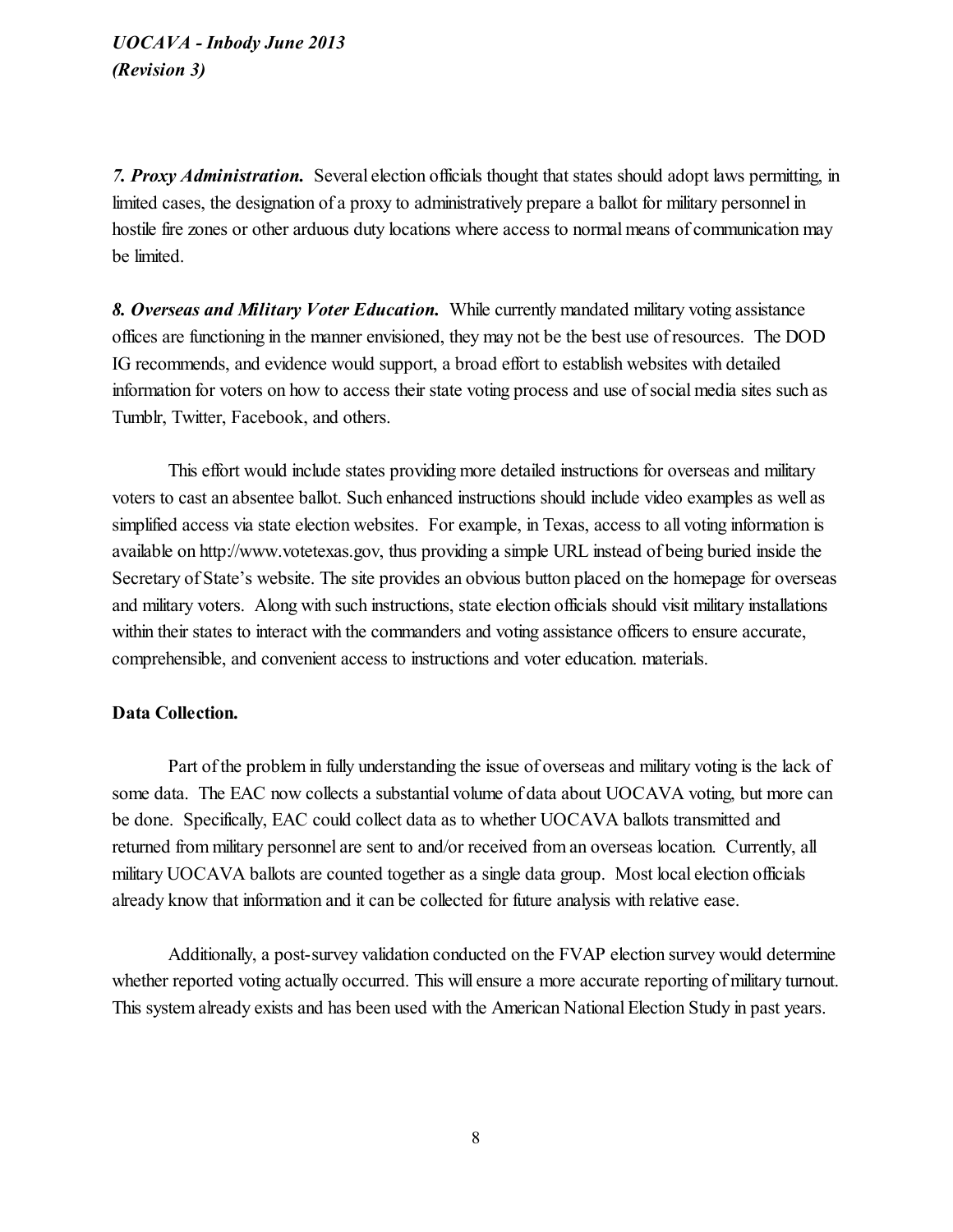|  |  |  |  | Table 1. UOCAVA Data Summary for Elections 2006 - 2008 |  |
|--|--|--|--|--------------------------------------------------------|--|
|--|--|--|--|--------------------------------------------------------|--|

|                                        | 2006      | 2008      | 2010      | 2012      |
|----------------------------------------|-----------|-----------|-----------|-----------|
| Overseas Eligible Voters               | 4,417,527 | 4,972,217 | 4,972,217 | 4,737,600 |
| <b>UOCAVA Ballots Transmitted</b>      | 992,034   | 989,208   | 611,058   |           |
| <b>UOCAVA Ballots Returned</b>         | 333,179   | 680,463   | 211,749   |           |
| <b>Pct Ballots Returned</b>            | 33.6%     | 68.8%     | 34.7%     | 74.3%     |
| <b>UOCAVA Ballots Counted</b>          | 244,027   | 637,216   | 197,390   |           |
| <b>Pct Transmitted Ballots Counted</b> | 24.6%     | 64.4%     | 32.3%     | 71.6%     |
| <b>Pct Returned Ballots Counted</b>    | 73.2%     | 93.6%     | 93.2%     | 96.4%     |
| Overseas Vote Turnout                  | 7.5%      | 13.7%     | $4.3\%$   | 12.1%     |

Data sources:

Overseas Eligible Voters - United States Election Project (McDonald) UOCAVA Ballot numbers - Election Assistance Commission 2012 Percentages - Overseas Vote Foundation (Murray & Smith)

## Table 2. Reasons for UOCAVA Ballot Rejections 2006 - 2008

|                                         | 2008     | 2010    |
|-----------------------------------------|----------|---------|
| Not received on time or missed deadline | 43.7%    | 32.4%   |
| Problem with voter signature            | $10.7\%$ | $7.1\%$ |
| No postmark                             | $2.2\%$  | $0.2\%$ |

Data source: EAC UOCAVA Reports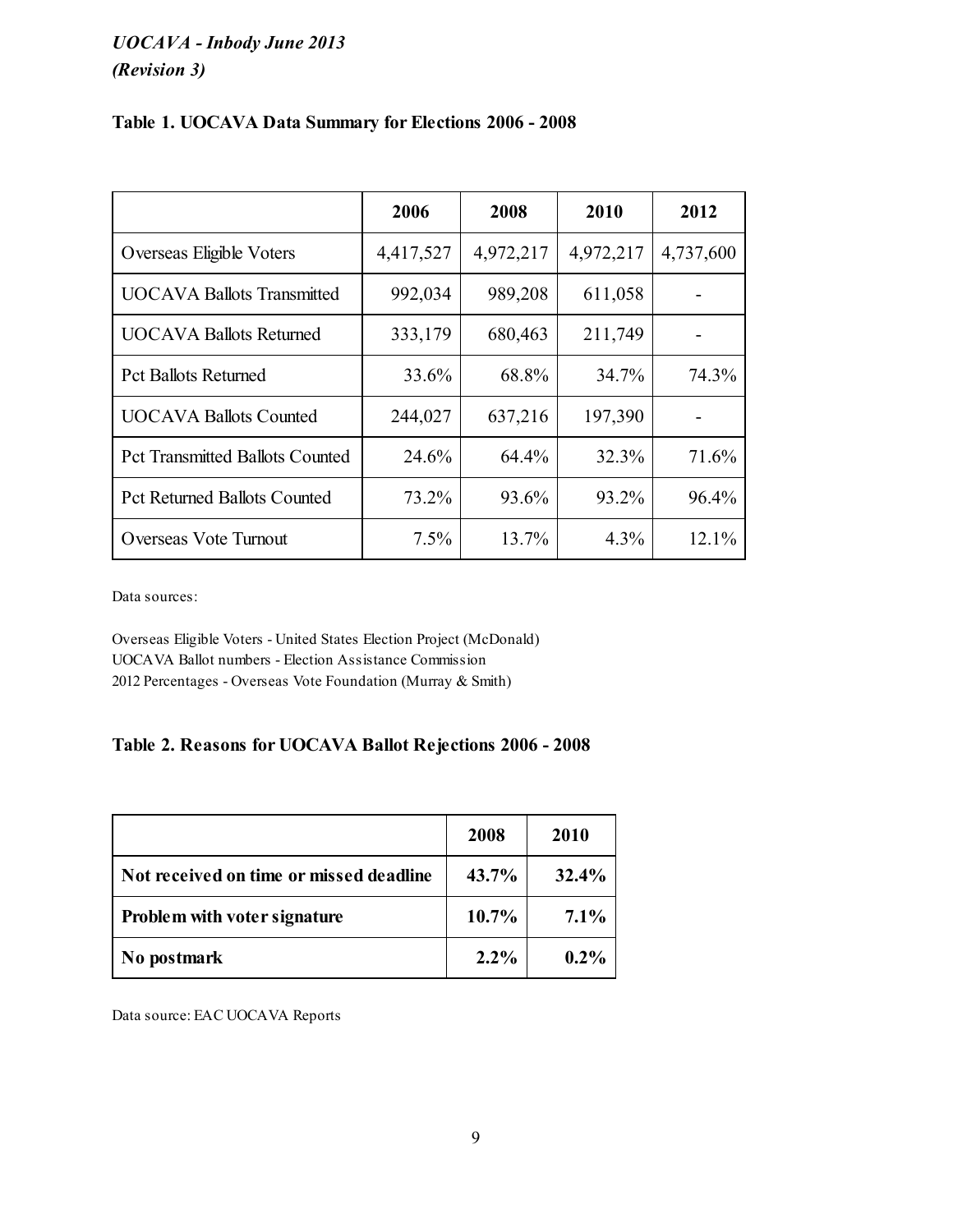### Sources.

- Inbody, Donald S. 2009. "Grand Army of the Republic or Grand Army of the Republicans: Political Party and Ideological Preferences of American Enlisted Personnel." PhD diss., University of Texas. Available at https://digital.library.txstate.edu/handle/10877/3972
- Inbody. Donald s. 2010. "PoliticalBarriers to Military Voting: A Brief Historical Overview." *OVF Research Newsletter* 2:3 (May/June). Arlington, VA: Overseas Vote Foundation. Available at https://www.overseasvotefoundation.org/files/researchnewsletterJune2010.pdf
- Murray, Judith Ann and Claire M. Smith. 2013. *My Laptop is my Ballot Box: Voting Technology, Participation and the Overseas Vote.* Paper presented at the 2013 Annual Meeting and Exhibition of the Midwest Political Science Association, Chicago, Illinois, April 11 - April 14, 2013.
- Overseas Vote Foundation. 2013. *2012 OVF Post Election UOCAVA Survey Report and Analysis.* Arlington, VA. Available at https://www.overseasvotefoundation.org/files/OVF\_ElectionReport\_2013\_web.pdf
- U.S. Department of Defense. 2010. *Demographics 2010: Profile of the Military Community*. Washington, D. C.
- U.S. Department of Defense. 2012. 2011 *Demographics: Profile of the Military Community*. Washington, D.C.
- U.S. Department of Defense, Inspector General. 2012. *Assessment of Voting Assistance Programs for Calendar Year 2012.* Report No. DODIG-2013-074. Washington, D.C.
- U.S. Department of Defense, Inspector General. 2013. *Assessment of the Federal Voting Assistance Program Of ice Implementation of the Military and Overseas Voter Empowerment Act.* Report No. DODIG-2012-123. Washington, D.C.
- U.S. Election Assistance Commission (EAC). 2006. *2004 Uniformed and Overseas Citizens Voting Act: U.S. Election Assistance Commission Survey Report Findings.* Washington, D.C.
- U.S. Election Assistance Commission (EAC). 2007. *2006 Uniformed and Overseas Citizens Voting Act: Survey Report Findings.* Washington, D.C.
- U.S. Election Assistance Commission (EAC). 2009. *2008 Uniformed and Overseas Citizens Voting Act: Survey Findings.* Washington, D.C.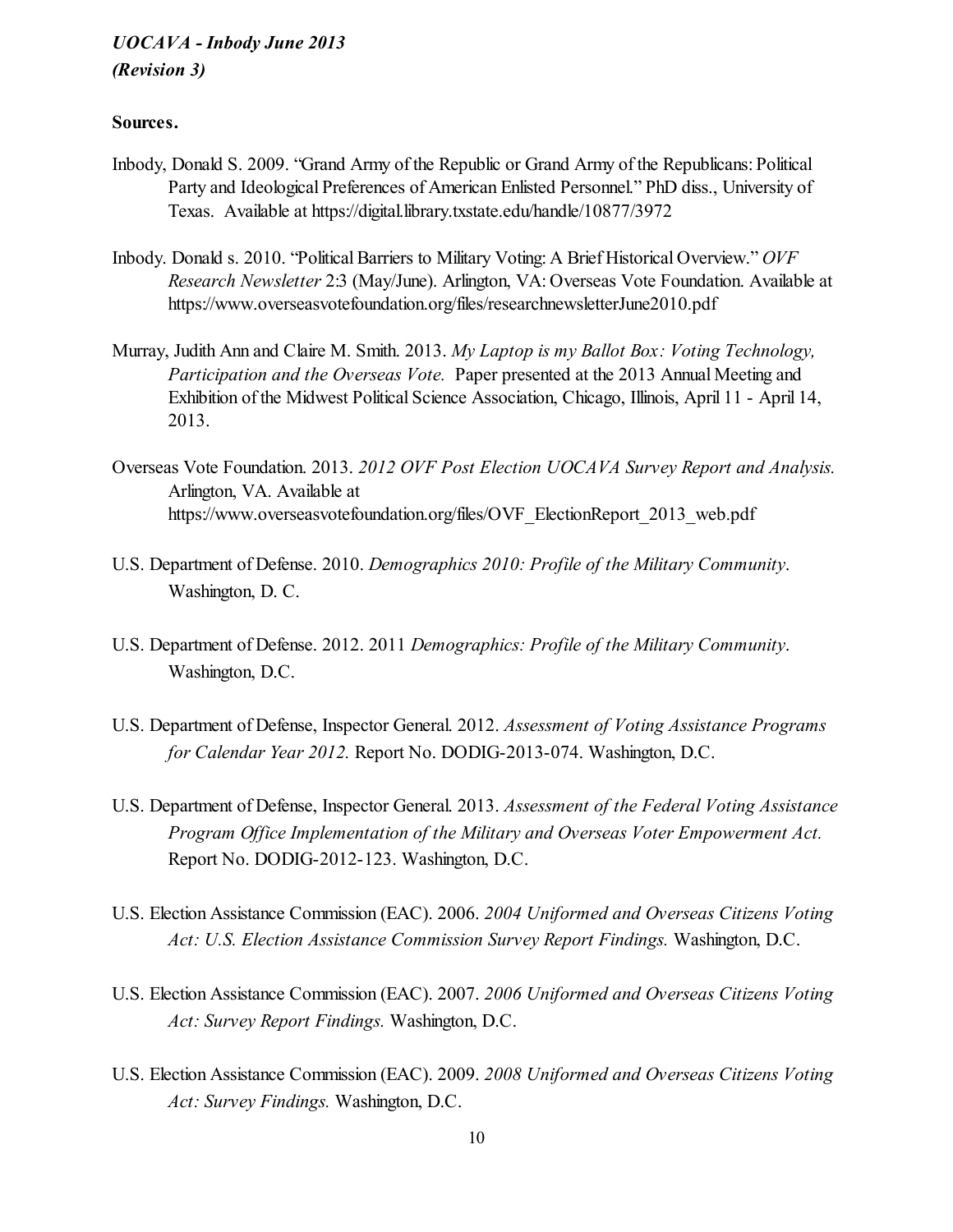U.S. Election Assistance Commission (EAC). 2011. *2010 Uniformed and Overseas Citizens Voting Act: Survey Observations.* Washington, D.C.

## **Statutes**

- *Federal Voting Assistance Act.* 1955*.* 42 U.S.C. § 1973cc (P.L. 296-656) (repealed 1975)
- *Military and Overseas Voter Empowerment Act*. 2009. 42. U.S.C. § 20 (P.L. 111-84)
- *Overseas Citizens Voting Rights Act.* 1975*.* 18 U.S.C. § 609 (1948). (P.L.94-203) (42 U.S.C. 1973dd et seq (repealed 1986))

*Soldier Voting Act.* 1942 50 U.S.C. § 301 to 303 (P.L.712-561) (repealed 1955)

*Uniformed Overseas Citizens Absentee Voting Act of 1986* 42 U.S.C. § 1973ff to ff6) (P.L. 99-410)